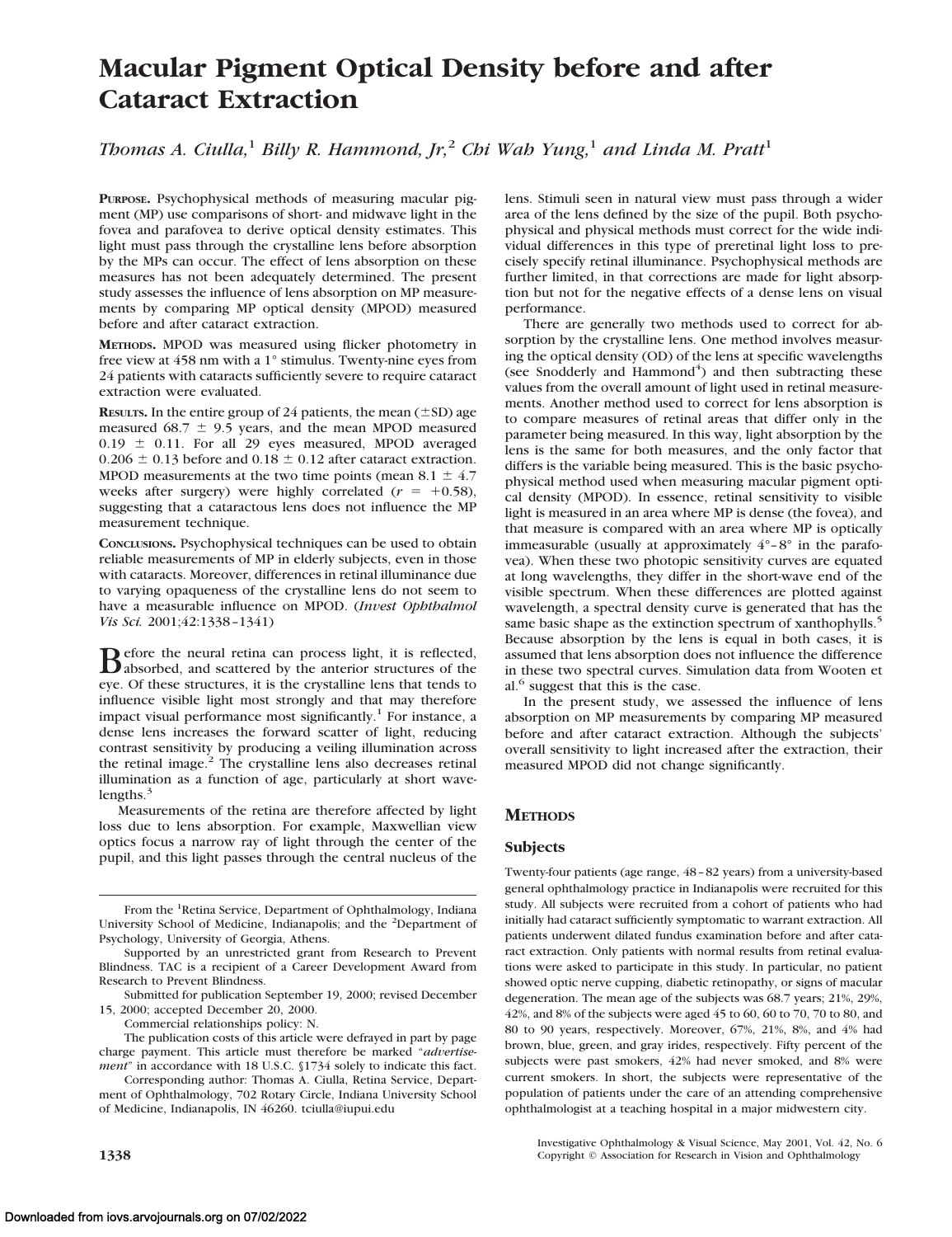All patients underwent planned phacoemulsification and placement of a foldable acrylic posterior chamber intraocular lens for cataract of sufficient severity to interfere with their activities of daily living. The median preoperative best corrected Snellen distance visual acuity measured 20/50. Patients were deemed eligible for this study if their near acuity could be refracted to 20/25 or better. In five patients, both eyes were considered cataractous, and MPOD was assessed in both. MP was originally measured before cataract extraction and then a mean ( $\pm$ SD) of 8.1  $\pm$  4.7 weeks (range, 3-17; median 6 weeks) after completion of the surgery. During MPOD measurement, visual acuity was corrected to 20/25 near acuity. All subjects were naïve about the purpose of the study and were not experienced in psychophysical tasks. Informed consent was obtained, and the tenets of the Declaration of Helsinki were followed.

#### **Measurement of MPOD**

Schematics and an expanded discussion of the device and stimuli used in the present study can be found in Wooten et al.<sup>6</sup> For details regarding the procedure used, see Snodderly and Hammond.<sup>4</sup>

**Stimuli.** A circular test stimulus was presented near the center of a  $6^{\circ}$ , 10.5-candelas (cd)/mm<sup>2</sup>, 470-nm circular background. The size of the test stimulus was 1°. The wavelength composition of the test stimulus alternated between a 458-nm measuring field (peak MP absorbance) and a 570-nm, 16.7-cd/mm<sup>2</sup> reference field (minimal MP absorbance). The measuring and reference fields were superposed and presented out of phase in a square wave alternation rate of 11 to 12 Hz in the foveal condition and 6 to 7 Hz in the parafoveal condition.

**Apparatus.** The apparatus used for the MP measurement delivered the stimulus in natural view but used a stimulus that was similar to configurations used in past studies in which the stimulus was presented in Maxwellian view.<sup>7-11</sup> Recent data<sup>6</sup> on 32 subjects (age range, 18–72 years) have shown that MPOD measured in natural view, with a slightly different stimulus configuration (e.g., this study used a 4° rather than a 6° parafoveal reference), provides the same values as MPOD measured in Maxwellian view.

Light for the 6° background was produced by three LEDs (packed tightly in a triangular array) with peak energy at 470 nm and halfwidths of approximately 20 nm. Light for the 570-nm reference field was produced by an LED with peak energy at 570 nm (half-width, 20 nm). Light for the 458-nm measuring field was produced by two LEDs with peak energy at 458 nm (half-width, 20 nm). Light from the LED sources was collimated with planoconvex lenses and was then passed through polycarbonate diffusers (high-efficiency, holographic type; Physical Optics, Torrence CA), which served essentially as back-projection screens.

The sizes of the background and test stimulus were defined by circular apertures (constructed by computer-generated images exposed on high-density, photographic mylar film) placed after the collimating lenses. The background and test stimuli were then combined and reflected to the subject by a 2-in. beam splitter with the front surface located 16 in. from the subject's eye. The entire optical system was contained in a rectangular, black plexiglas box. One side of the box contained a 1-in. hole centered on the subject's optical axis through which the stimulus could be viewed. Subjects requiring refractive correction were allowed to wear the appropriate corrective lenses for the viewing distances used, provided these lenses were not tinted. Head alignment was accomplished by the use of an adjustable head and chin rest assembly and, when properly aligned, the subject viewed the hole in the box as slightly larger than and concentric with the background field.

Stimuli were calibrated using a photocell (PIN-10; UDT Sensors, Hawthorne, CA). The LEDS were driven by a constant-current power supply. Radiance variation was achieved by varying the frequency of a 1.5-msec pulse over a range of 300 to 300,000 Hz. Calibration of the high-frequency pulse rate showed that the frequency delivery was proportional to the radiance output. Thus, MPODs could be derived by simply calculating the log ratio of the frequencies of the 458-nm measuring field at the foveal and parafoveal eccentricities, respectively.

**Procedure.** Flicker photometry was used. Subjects adjusted the radiance of the 458-nm measuring field to achieve minimal flicker with the 570-nm reference. This measurement was performed in the fovea (where MP is the most dense) and at 4° in the parafovea (where light absorption by MP is negligible). A tiny (5-minute) opaque fixation point was located on the left edge of the background, and subjects fixated on this point when making the parafoveal measurement. The peak optical density of MP was derived by subtracting the log foveal sensitivity from the log parafoveal sensitivity at 458 nm. Five foveal and five parafoveal measurements were made after brief instructions and a few practice settings. The means  $\pm$  SD of these numbers are provided in Table 1.

The MP measurement technique has been validated on normal subjects by measuring the entire spectral absorption curve of MP and comparing it with the extinction spectrum of the macular pigments measured in excised tissue.<sup>5</sup> The reliability of the method has also been evaluated<sup>4,5,9</sup> in younger subjects. In addition, a recent study at the same institution with the identical apparatus has demonstrated that naïve subjects recruited from the general population can reliably undergo testing.<sup>12,13</sup> In this study, 280 healthy adult volunteers (138 men, 142 women; age range, 18–50 years) were found to have a mean MPOD measuring  $0.211 \pm 0.13$ .<sup>12,13</sup>

#### **RESULTS**

MPODs measured before and after cataract removal are presented in Table 1. As shown in the table, the average MPODs were slightly lower after cataract removal (0.18 compared with 0.206), but this effect was small and not statistically significant. As shown in Figure 1, the measured MPODs were similar before and after cataract extraction ( $r = +0.58$ ,  $P < 0.001$ ). This relationship improved when two statistical outliers (indicated by open squares) were removed  $(r = +0.74)$ .

In contrast, the foveal and parafoveal values used in the derivation of MPOD were significantly different before and after cataract removal (see Table 1). For example, the values (i.e., the energy output of the LED in relative energy units) obtained in the foveal and parafoveal conditions are significantly  $(P \le 0.001)$  lower after cataract removal. For example, average foveal settings were 651 and 305 nm before and after cataract removal, respectively. These numbers translate to a corneal irradiance of 1.55 and 3.16 nW, respectively. Because higher foveal values reflect higher energy output, this implies that cataract removal significantly increased the subject's sensitivity to light. This change, however, did not significantly alter the derived MPOD.

As shown in Figure 1, the results of this study also suggest that the method used for measuring MPOD is reliable in older experimentally naïve subjects. The two values measured before and after cataract and at disparate time points yielded similar MPODs  $(r = +0.58)$ . The absolute value of the average change between the first and second session was  $0.085 \pm 0.08$ . Nonetheless, as also shown in Figure 1 (open squares), there were two subjects whose data did not replicate well. When these two subjects (MH and NC) were removed, the correlation was improved  $(r = +0.74)$ .

Table 1 lists the SDs of the five foveal and parafoveal measures used to derive MPOD. Although the changes in the variance of the parafoveal measures before and after cataract were minimal, the variance in the postoperative foveal values decreased by approximately 45%. These findings suggest that a dense lens can influence a subject's performance, particularly when making the foveal settings. It is unclear, however, whether increased variability in performance actually leads to less replicable data. There were instances (e.g., subject NC) when high within-session variability predicted poor replicabil-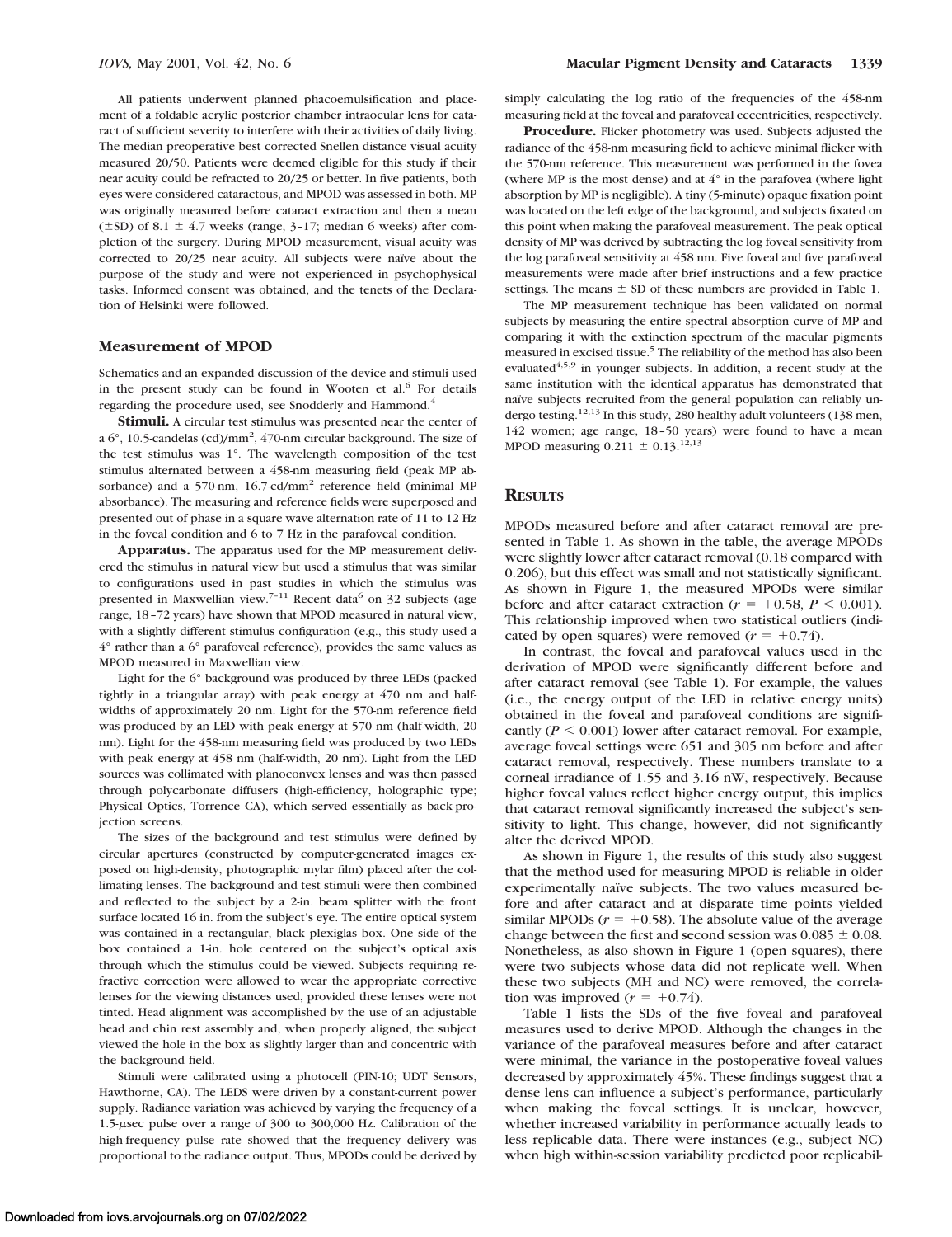|  |  |  |  | TABLE 1. Comparison of Macular Pigment Measurements |
|--|--|--|--|-----------------------------------------------------|
|--|--|--|--|-----------------------------------------------------|

|                |                                 |           |                | Subject Age Eye Suppl Cataract Type Mean |      | <b>SD</b> | Pre F Pre F Pre PF Pre PF<br>Mean | <b>SD</b> | Pre<br><b>MPOD</b> | Mean | <b>SD</b>      | Post F Post F Post PF Post PF<br>Mean | <b>SD</b>      | Post<br><b>MPOD</b> | <b>MPOD</b><br>Change |
|----------------|---------------------------------|-----------|----------------|------------------------------------------|------|-----------|-----------------------------------|-----------|--------------------|------|----------------|---------------------------------------|----------------|---------------------|-----------------------|
| <b>RS</b>      | 67                              | <b>OS</b> | No.            | $2 + NS 1 + PSC$                         | 570  | 17        | 244                               | 82        | 0.368              | 164  | 14             | 86                                    | 15             | 0.28                | $-0.088$              |
| $^*DT$         | 75                              | <b>OS</b> | Yes            | $3 + NS$                                 | 734  | 26        | 465                               | 21        | 0.198              | 436  | 14             | 338                                   | 15             | 0.116               | $-0.082$              |
| $^*DT$         | $\overbrace{\phantom{1232211}}$ | <b>OD</b> |                | $3 + NS$                                 | 952  | 40        | 497                               | 29        | 0.282              | 379  | 39             | 233                                   | 19             | 0.211               | $-0.071$              |
| DC             | 60                              | <b>OS</b> | <b>Yes</b>     | $1 + \text{cort.} 1 +$<br><b>PSC</b>     | 505  | 38        | 282                               | 13        | 0.253              | 457  | 14             | 366                                   | 54             | 0.096               | $-0.157$              |
| JK             | 54                              | <b>OD</b> | Yes            | $1 + PSC$                                | 436  | 18        | 269                               | 14        | 0.21               | 236  | 40             | 168                                   | 16             | 0.148               | $-0.062$              |
| NA             | 66                              | <b>OD</b> | <b>Yes</b>     | $2 + NS$                                 | 669  | 15        | 351                               | 32        | 0.28               | 301  | 32             | 158                                   | 19             | 0.279               | $-0.001$              |
| $^*CG$         | 70                              | <b>OD</b> | Yes            | $3 + NS 1 +$<br>post. Polar              | 514  | 52        | 295                               | 17        | 0.241              | 210  | 29             | 102                                   | 5              | 0.314               | $+0.073$              |
| $^*CG$         |                                 | <b>OS</b> |                | $2 + NS$                                 | 583  | 28        | 280                               | 11        | 0.318              | 184  | 3              | 96                                    | 8              | 0.282               | $-0.036$              |
| MH             | 48                              | <b>OS</b> | <b>Yes</b>     | $3 + ant$ .<br>subcapsular               | 852  | 41        | 356                               | 25        | 0.379              | 358  | 24             | 315                                   | 42             | 0.056               | $-0.323$              |
| AG             | 77                              | OD        | N <sub>o</sub> | $3 + NS$                                 | 884  | 57        | 340                               | 50        | 0.415              | 269  | 49             | 97                                    | 13             | 0.428               | $+0.013$              |
| AM             | 47                              | <b>OS</b> | N <sub>O</sub> | $3 + PSC$                                | 322  | 32        | 308                               | 6         | 0.019              | 213  | 13             | 194                                   | $\overline{7}$ | 0.041               | $+0.022$              |
| N <sub>C</sub> | 79                              | <b>OS</b> | <b>Yes</b>     | $3 + NS$                                 | 262  | 24        | 232                               | 21        | 0.053              | 520  | 83             | 252                                   | 33             | 0.315               | $+0.262$              |
| CW             | 80                              | <b>OS</b> |                | $3 + NS$                                 | 712  | 65        | 691                               | 39        | 0.013              | 144  | 9              | 146                                   | 36             | 0.025               | $+0.012$              |
| PH             | 58                              | <b>OS</b> | <b>Yes</b>     | $3 + NS 1 + PSC$                         | 526  | 35        | 490                               | 21        | 0.031              | 213  | 35             | 201                                   | 14             | 0.025               | $-0.006$              |
| BH             | 68                              | <b>OD</b> | Yes            | $2 + NS 1 +$                             | 570  | 57        | 401                               | 68        | 0.152              | 221  | 42             | 151                                   | $\overline{7}$ | 0.165               | $+0.013$              |
|                |                                 |           |                | post polar                               |      |           |                                   |           |                    |      |                |                                       |                |                     |                       |
| AW             | 69                              | <b>OS</b> | Yes            | $1 + NS 2 + CS$                          | 538  | 27        | 276                               | 20        | 0.29               | 268  | 16             | 201                                   | 5              | 0.125               | $-0.165$              |
| $*$ FC         | 80                              | <b>OD</b> | N <sub>O</sub> | $3 + NS$                                 | 453  | 49        | 367                               | 38        | 0.091              | 652  | 28             | 645                                   | 31             | 0.004               | $-0.087$              |
| $*FC$          |                                 | <b>OS</b> |                | $3 + NS$                                 | 552  | 88        | 357                               | 9         | 0.189              | 331  | 19             | 215                                   | 9              | 0.187               | $-0.002$              |
| $*RP$          | 73                              | <b>OS</b> | N <sub>O</sub> | $3 + NS$                                 | 550  | 40        | 450                               | 31        | 0.088              | 287  | 31             | 205                                   | 28             | 0.146               | $+0.058$              |
| $*RP$          |                                 | <b>OD</b> |                | $3 + NS$                                 | 746  | 26        | 565                               | 31        | 0.121              | 302  | 17             | 162                                   | 55             | 0.27                | $+0.149$              |
| LH             | 74                              | OD        | Yes            | $3 + NS$                                 | 953  | 17        | 592                               | 23        | 0.207              | 235  | 51             | 184                                   | $\overline{4}$ | 0.105               | $-0.102$              |
| RL             | 81                              | OD        | N <sub>o</sub> | $3 + NS$                                 | 877  | 85        | 622                               | 36        | 0.149              | 347  | 13             | 187                                   | 33             | 0.268               | $+0.119$              |
| <b>WM</b>      | 75                              | <b>OS</b> | N <sub>O</sub> | $3 + NS$                                 | 872  | 86        | 362                               | 40        | 0.382              | 261  | 14             | 206                                   | $\overline{4}$ | 0.15                | $-0.232$              |
| $*LW$          | 67                              | <b>OS</b> | <b>Yes</b>     | $3 + NS$                                 | 487  | 31        | 275                               | 62        | 0.248              | 243  | 20             | 163                                   | 11             | 0.173               | $-0.075$              |
| $*LW$          |                                 | <b>OD</b> |                | $2 + NS 1 + PSC$                         | 347  | 21        | 244                               | 22        | 0.153              | 251  | 12             | 197                                   | 20             | 0.105               | $-0.048$              |
| WH             | 66                              | OD        | Yes            | $2 + NS 1 + PSC$                         | 625  | 44        | 552                               | 34        | 0.054              | 296  | 11             | 293                                   | 26             | 0.051               | $-0.003$              |
| AC             | 72                              | <b>OS</b> | <b>Yes</b>     | $2 + NS 2 + PSC$                         | 1005 | 40        | 530                               | 16        | 0.278              | 324  | $\overline{2}$ | 200                                   | 67             | 0.21                | $-0.068$              |
| SS             | 68                              | <b>OS</b> | N <sub>O</sub> | $2 + NS 2 + PSC$                         | 1130 | 75        | 353                               | 87        | 0.505              | 442  | 13             | 140                                   | 43             | 0.499               | $-0.006$              |
| MH             | 75                              | OD        | Yes            | $3 + NS$                                 | 660  | 88        | 636                               | 13        | 0.016              | 308  | 22             | 216                                   | 10             | 0.154               | $+0.138$              |
| Mean           | 68.7                            |           |                |                                          | 651  | 43.5      | 404                               | 31        | 0.206              | 305  | 24             | 211                                   | 22             | 0.180               | $-0.026$              |
| Stan Dev       | 9.5                             |           |                |                                          | 217  | 23        | 134                               | 21        | 0.13               | 112  | 17             | 108                                   | 17             | 0.12                | 0.116                 |

Measurements were made before (Pre MPOD) and after (Post MPOD) cataract extraction. Eye is the eye that was tested. The ethnicity of the subjects was white (W) and African American (AA). Whether nutrient supplements (Suppl) were used is indicated by Yes or No. Cataract severity is indicated numerically, and type is specified as follows: ant. cort., anterior cortical; NS, nuclear sclerosis; CS, cortical spoking; PSC, posterior subcapsular cataract. Also included are the values used to derive MPOD using the macular densitometer. These numbers reflect the relative energy output of the LEDs. Thus, higher numbers indicate higher energy output (needing higher energy output to do the task implies reduced visual sensitivity). To derive the MPOD, the log of the measurements in the fovea (Pre F before cataract removal and Post F after cataract removal) are subtracted from the log of the measurements made in the parafovea (Pre PF before cataract removal and Post PF after cataract removal). Data are expressed as means  $\pm$  SD.

\* Those subjects in whom both eyes were evaluated.

ity in the derived MPODs. As shown in Table 1, however, for most subjects, variability within a session was not related to differences in the derived MPODs across sessions.

#### **DISCUSSION**

These data show that MPOD can be reliably measured in elderly subjects despite the presence of dense cataracts. These data also address the reliability of the method. As shown in Table 1, although MPOD was measured at time points differing by a mean of 8.1 weeks, most elderly experimentally naïve subjects showed low test–retest variability. There were, however, three subjects whose test–retest variability was relatively high (>0.23 OD units). In one case (subject NC), poor reliability was linked to poor task performance in the second session. The change in MPOD for the other two subjects was less clear but must have been due to measurement error not linked to task consistency (e.g., criterion changes) and/or true biologic variation (e.g., changes in diet). These two possibilities can actually be disentangled. For example, because the spectral absorption characteristics of MP are well known, measurements at differing wavelengths can be used to cross-check the accuracy of the data.<sup>4</sup> Moreover, physical methods for measuring MP have recently been developed that do not rely on the performance of subjects (e.g., Raman spectroscopy<sup>14</sup> and fundus reflectance<sup>15</sup>). Considered as a whole, these data confirm the tendency for flicker photometric measures of MP to be reliable in naïve older subjects. The validity of the method in older subjects with lenticular and/or retinal disease, however, remains to be determined.

The similarity in the MP measurements before and after cataract has implications for both basic and applied research. From a basic-methods perspective, techniques analogous to the flicker photometry method used in the present study can assume minimal confounding due to absorption by the lens. Thus, comparative measures of two retinal loci are valid as long as the receptor populations between the two loci are equivalent or the differences are experimentally controlled. From an applied perspective, these results further motivate the need to measure lutein and zeaxanthin within the retina in elderly subjects who are most susceptible to age-related retinal and lenticular disease. Numerous epidemiologic studies have